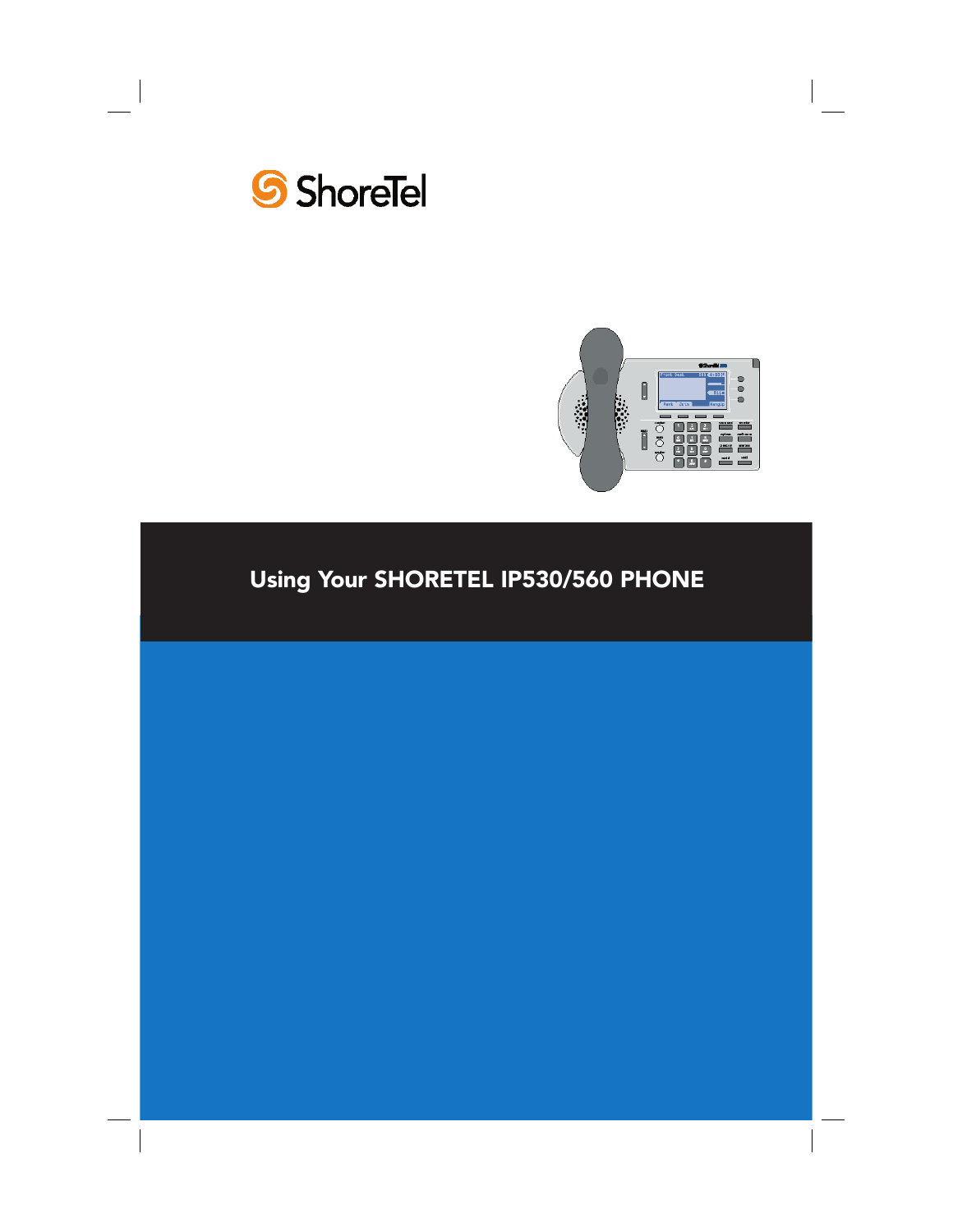# ShoreTel 530 / 560 IP Phone **Table of Contents & Quick Reference**

|                                            | page | <b>Quick Reference</b>                                                                                      |
|--------------------------------------------|------|-------------------------------------------------------------------------------------------------------------|
| <b>GETTING STARTED</b>                     | 4    |                                                                                                             |
| <b>PHONE OPERATION</b>                     | 7    |                                                                                                             |
| Placing Calls Off and On Hook              | 7    |                                                                                                             |
| Using the Speakerphone or a Headset        | 8    | ਨਿ∝ਨ                                                                                                        |
| Using the Directory                        | 9    | Directory                                                                                                   |
| Speed Dialing                              | 9    | press and hold number / press custom key                                                                    |
| Making a Conference Call                   | 10   | $\frac{\text{Conference}}{\text{I}} + \text{ext.} + \overline{\text{Confrn}}$ or $\overline{\text{Constr}}$ |
| Using the Intercom                         | 11   | Intercom<br>$+ ext. +$ Introm                                                                               |
| Redialing and Checking Missed Calls        | 11   | Redial<br>+ selection                                                                                       |
| Leaving a Message and Message Options      | 11   |                                                                                                             |
| Paging                                     | 12   | number provided by administrator                                                                            |
| <b>Answering Calls</b>                     | 12   | lift handset or $\boxed{\text{Answer}}$ or $\boxed{\bigcirc}$ or $\boxed{\bigcirc}$                         |
| Sending a Call to Voice Mail               | 13   | To VM                                                                                                       |
| Diverting a Call                           | 13   | Transfer<br>+ ext.+ Transf                                                                                  |
| Selecting a Ring Tone                      | 13   | Options<br>+ password +                                                                                     |
| Adjusting the Volume                       | 13   |                                                                                                             |
| Answering Call Waiting                     | 14   | call key                                                                                                    |
| Picking Up the Night Bell                  | 14   | $\sqrt{4}$                                                                                                  |
| <b>The Basics of Extension Monitoring</b>  | 14   |                                                                                                             |
| <b>Interacting with Calls</b>              | 16   |                                                                                                             |
| Muting a Call                              | 16   | ਨ                                                                                                           |
| Placing a Call On or Off Hold              | 16   | Hold                                                                                                        |
| Transferring a Call                        | 16   | Transfer<br>+ ext. + Transf or Conslt                                                                       |
| Joining Calls                              |      | Join                                                                                                        |
| 17 Parking and Unparking Calls             | 16   | $+$ ext. / $\boxed{\text{Unpark}}$ + ext.<br>Park                                                           |
| Silently Monitoring / Barging In           | 17   | $+$ ext. $/$<br>$6-1$<br>$\vert * \vert 1$<br>$+$ ext.                                                      |
| Changing Call Handling Mode and Forwarding | 17   | Mode                                                                                                        |
| <b>Changing Extension Assignment</b>       | 18   | <b>Voice Mail</b><br>$\overline{\mathbf{3}}$<br>$\vert$ 1                                                   |
| <b>Logging In and Out of Workgroups</b>    | 18   | Options<br>+ password +                                                                                     |
| <b>Adjusting the Display Contrast</b>      | 19   | $^{+}$                                                                                                      |
| <b>Viewing Phone Information</b>           | 19   | + I-N-F-O + $\Box$                                                                                          |
| <b>Rebooting Your Phone</b>                | 19   | $+$ R-E-S-E-T +                                                                                             |
| <b>Troubleshooting</b>                     | 19   |                                                                                                             |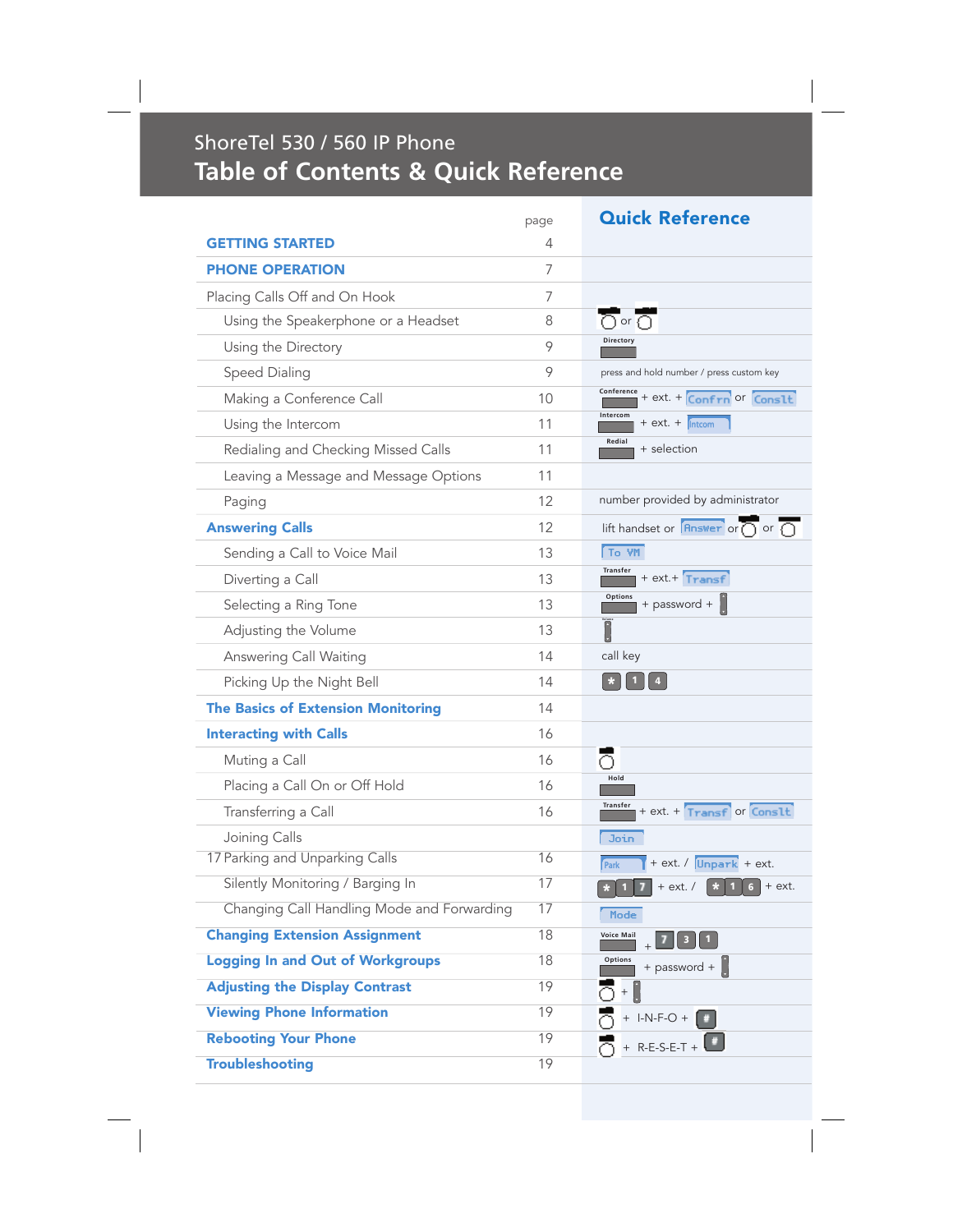# ShoreTel 530 / 560 IP Phone **Table of Contents & Quick Reference**

|                                                | page | <b>Quick Reference</b>                                                        |
|------------------------------------------------|------|-------------------------------------------------------------------------------|
| <b>VOICE MAIL</b>                              | 21   |                                                                               |
| <b>Logging Into Main Menu</b>                  | 21   | <b>Voice Mail</b><br>+ password +<br>#                                        |
| <b>Logging In from Another Extension</b>       | 21   | $+$ ext. $+$ password $+$<br>#                                                |
| <b>Logging In from an External Phone</b>       | 21   | $\frac{1}{2}$ access number + $\frac{1}{2}$ + ext. + password + $\frac{1}{2}$ |
| Listening to and Interacting with New Messages | 21   | ш                                                                             |
| Replay the Message<br>21                       |      | $\mathbf{1}$                                                                  |
| Save the Message                               | 21   | $\overline{2}$                                                                |
| Delete the Message                             | 21   | $\overline{\phantom{a}}$                                                      |
| Forward the Message                            | 21   | $\overline{a}$                                                                |
| Reply to the Message                           | 21   | 5                                                                             |
| Hear the Envelope Information                  | 22   | 6 <sub>1</sub>                                                                |
| Move Back                                      | 22   | $\overline{1}$                                                                |
| Pause                                          | 22   | $\bf{8}$                                                                      |
| Move Forward                                   | 22   | $\,$ 9 $\,$                                                                   |
| Continue to Next Message                       | 22   | $\bullet$                                                                     |
| <b>Sending Messages from Voice Mail</b>        | 22   | $\vert$ 2                                                                     |
| <b>Listening to Saved Messages</b>             | 22   | $\overline{\mathbf{3}}$                                                       |
| <b>Mailbox Options</b>                         | 22   | $\overline{7}$                                                                |
| Record Personal Greeting                       | 22   | п                                                                             |
| Choose Call Handling Mode                      | 23   | $\overline{2}$                                                                |
| Reassign Extension                             | 23   | 3                                                                             |
| Reset Your Password                            | 23   | А                                                                             |
| Disable or Enable Envelope Information         | 23   | 5                                                                             |
| Record Your Name                               | 23   | $6 \,$                                                                        |
| Listen to Your Deleted Messages                | 24   | 7                                                                             |
| Remove Deleted Messages                        | 24   | $\mathbf{8}$                                                                  |
| <b>Additional Options</b>                      | 24   | $\bullet$                                                                     |
| Return to Main Menu                            | 24   | $\star$                                                                       |
| <b>Logging Off</b>                             | 25   | $\bullet$                                                                     |
| <b>Returning to Auto-Attendant</b>             | 25   | $\bullet$                                                                     |
| <b>Hearing Mailbox Status</b>                  | 25   | $\left\lfloor \frac{a}{b} \right\rfloor$                                      |
|                                                |      |                                                                               |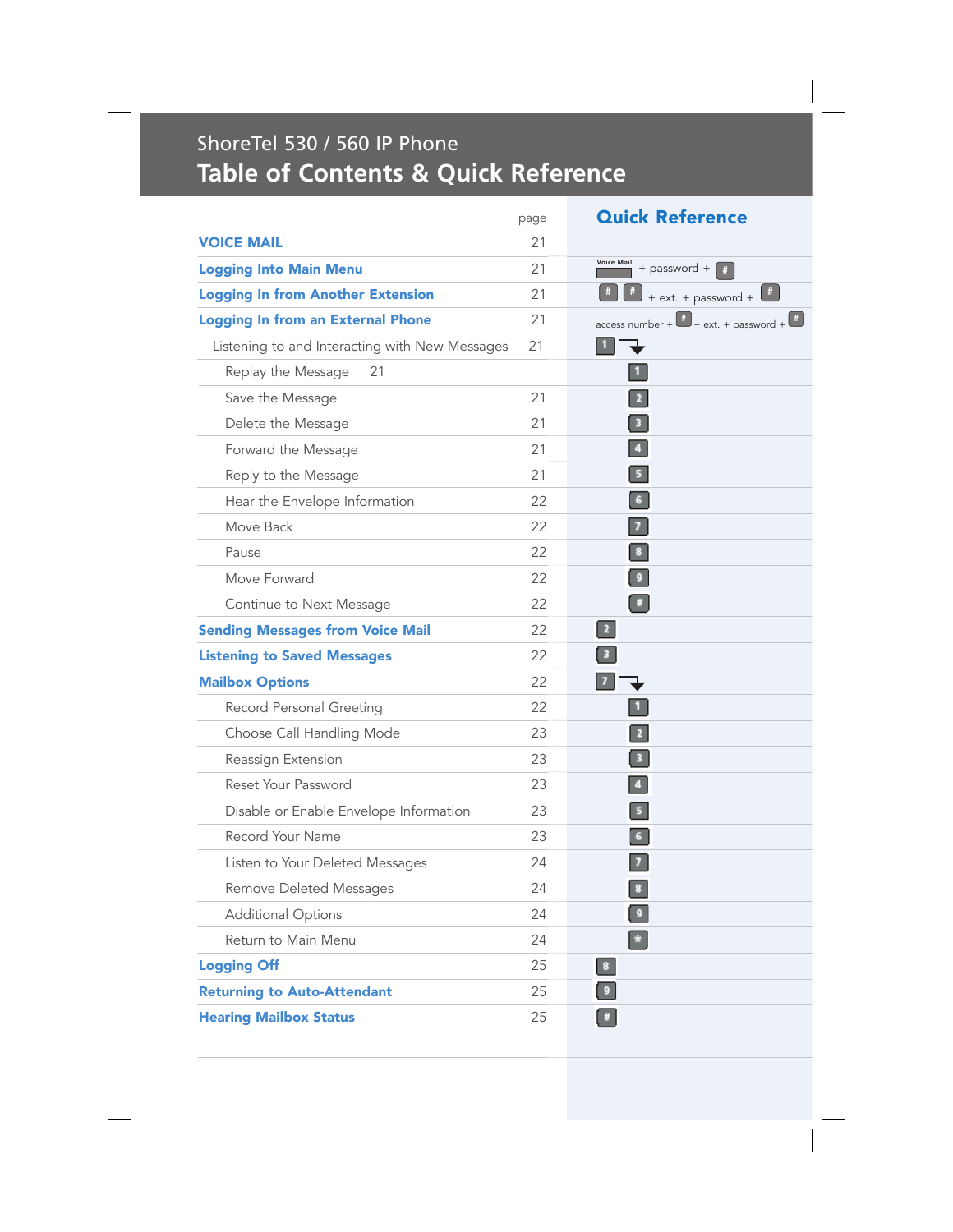### GETTING STARTED

Welcome to your ShoreTel™ IP phone! Your phone has many unique features, including an intuitive visual interface, custom keys, quick dialer directory, call handling modes for when you do not want to be disturbed, intercom, conferencing up to six lines, and much more.

### Logging In

If you are using your phone for the first time, the phone's display will most likely read "Available," which means you can place calls but not receive them. You need to log in and assign this phone as your permanent extension. To log in:

1 Press **Voice Mail** .

- 2 Dial the extension number assigned to you by your administrator.
- 3 If your administrator assigned you a password, enter it now (otherwise enter a default password of 1234), and press #.

4 Enter a new 4-26 digit password (as permitted in Director's System Parameters page) followed by #. Repeat to confirm password.

- 5 Speak your name and press #, then press one of the following options:
	- # Accept
	- 1 Review
	- 2 Rerecord
	- 3 Delete
	- \* Cancel
- 6 Press 7 for voice mail options.
- 7 Press 3 to re-assign the extension, then press 1.

You are now logged in. Your phone can receive calls, and you can check for new messages.

You can log in to any ShoreTel IP phone on your network to change your extension assignment to that phone. See page 20 for more information.

### Your Phone's Display

Your ShoreTel IP phone's display shows information about name and extension, call handling mode, call lines, monitored extensions, calls, duration of call, voice messages, date and time, soft key functions, and your phone's operating status.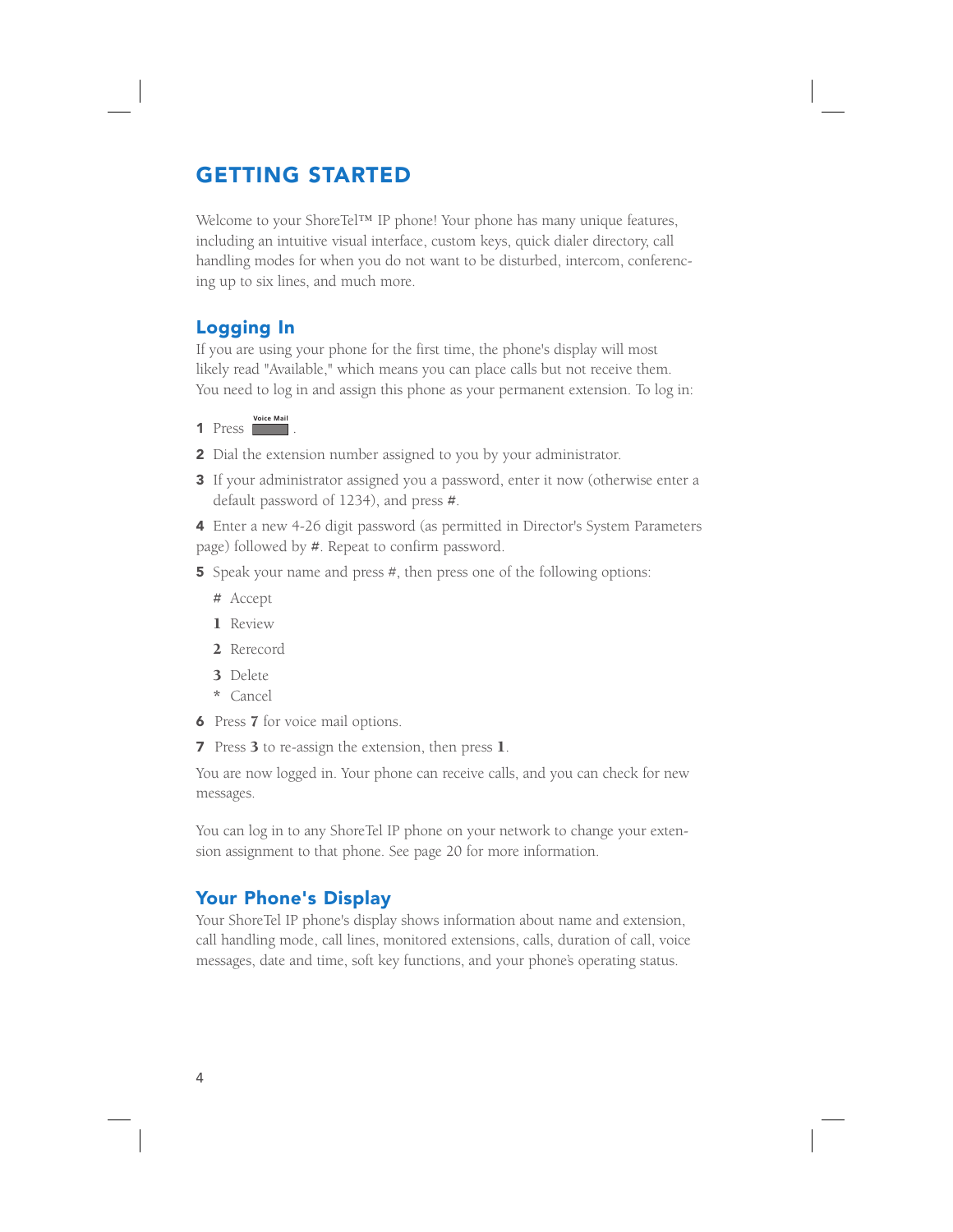### GETTING STARTED



### ShoreTel 560 Interface Cutgoing call: ShoreTel 530



Custom Keys - Monitored Extension

### Guide to Status Icons

### Main Display



### Custom Keys - Speed Dial

- Speed Dial Extension
- Inactive / Do Not Disturb **Incoming Call (Animated)** On a Call Call On Hold / Parked

# Ĕ۹ On a Conference Call

- 
- Remote Hold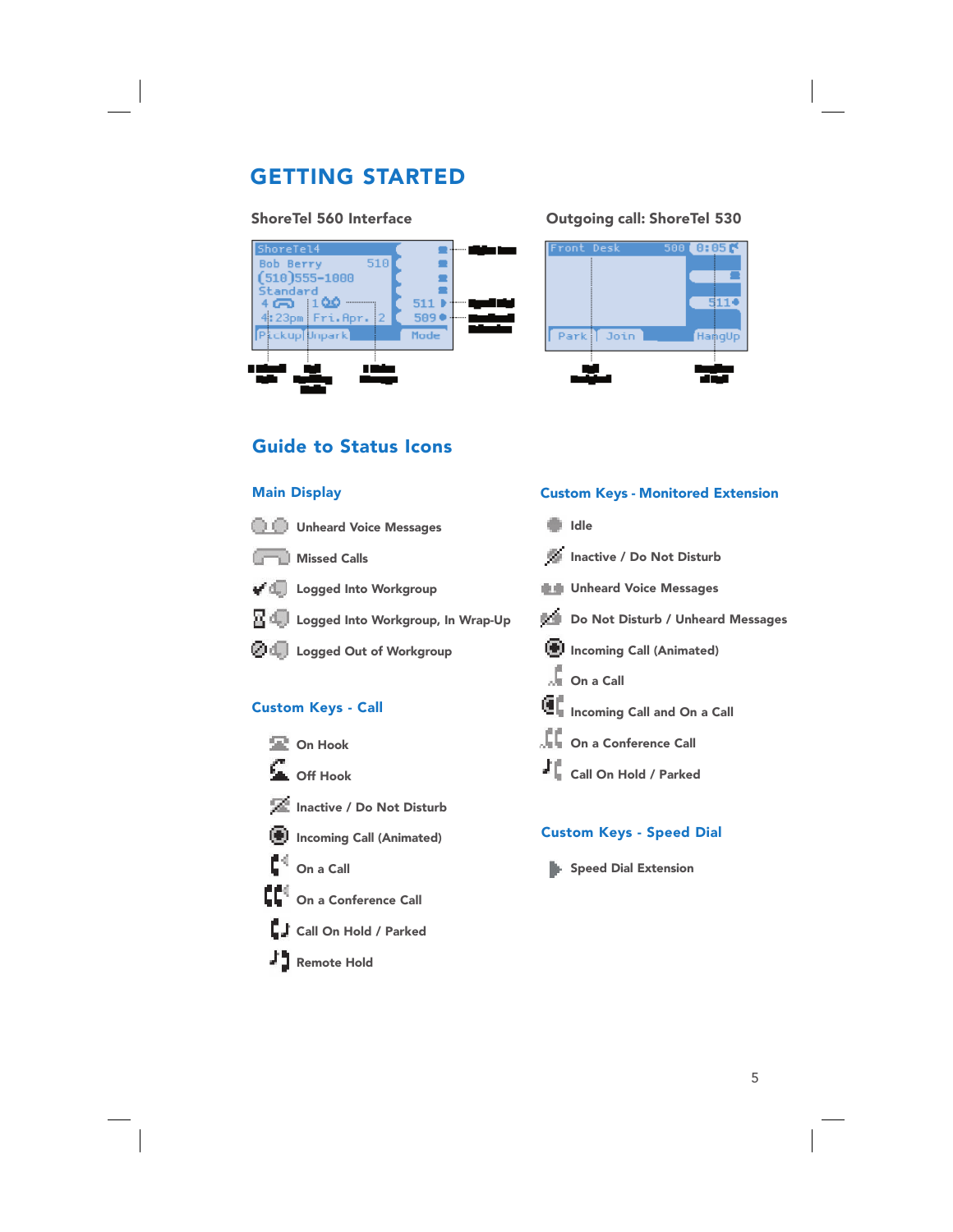## SHORETEL 530 / 560 IP PHONE



when functions are

active.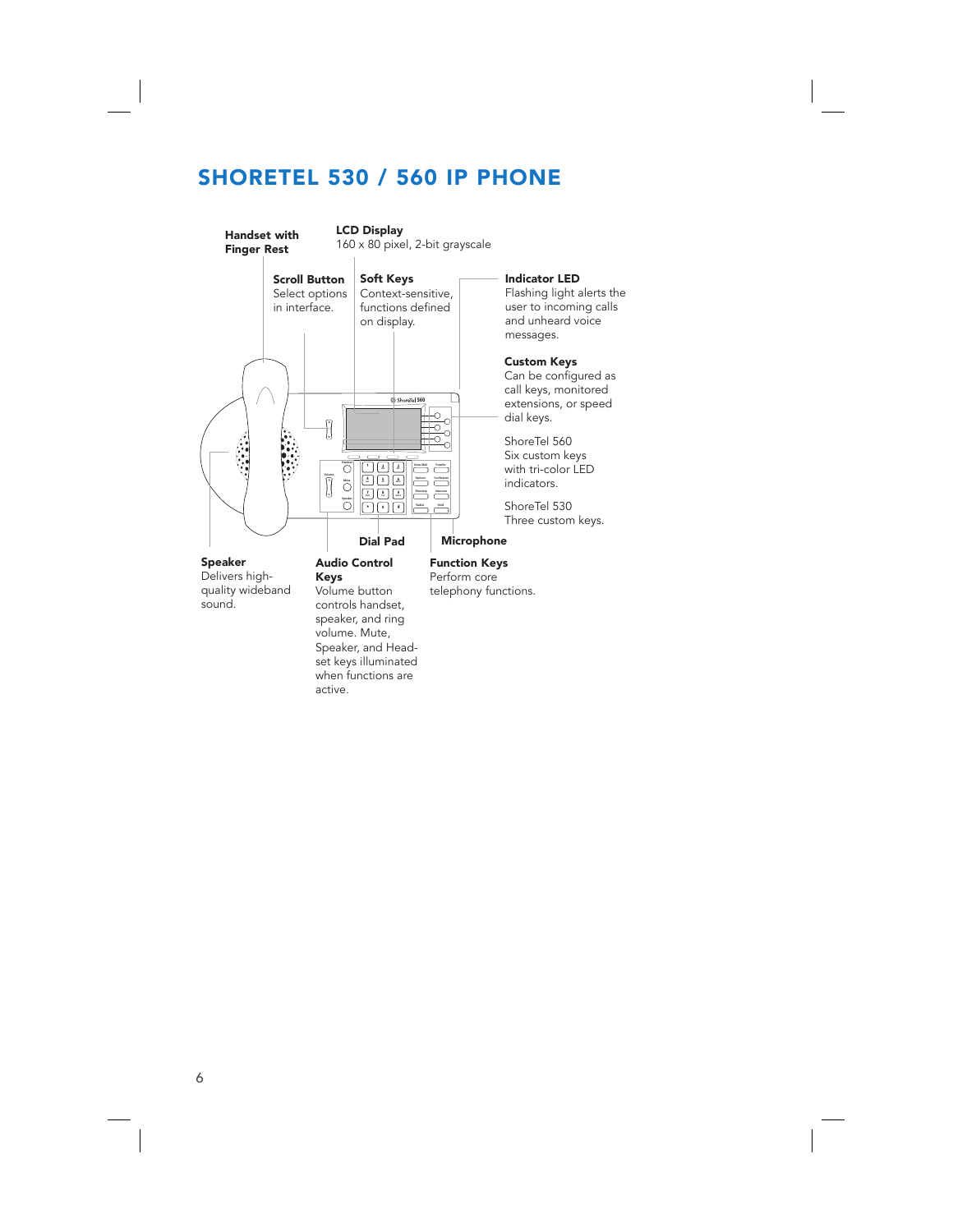### PHONE OPERATION

### About Your Custom Keys

Your custom keys can be configured based on the way you use your phone.

corresponds to the current status of that call line (see previous page for full list of icons). Press the key to: **Call** - The default function of a custom key is a call key, which shows the status of any incoming or outgoing calls from extensions you are not monitoring. At least one key on your phone must be configured this way, but your administrator can set a higher minimum in ShoreWare® Director's User's Personal Options page. The label for this kind of key is blank except for the icon that

• Activate the speakerphone when the phone is idle; the custom key on a ShoreTel 560 lights steady green.

• Put the caller on hold when you are on a call (you can't accidentally hang up on a call); the key on a ShoreTel 560 blinks green.

The key on a ShoreTel 560 blinks orange when a call is coming in.

**Monitored Extension** - Your administrator may have configured some keys to let you monitor other extensions in Director's User's Personal Options page. A monitored extension shows the extension number in the label area along with the current status of the extension. For more information, read The Basics of Extension Monitoring on page 14.

Speed Dial *-* Your administrator may have configured some keys to act as speed dials, or may have given you permission to do so (by freeing one more custom keys in Director's User's Personal Options page). Next to the speed dial icon in the label area is the extension number of the speed dial. Press this key once to dial the extension; after connected, you can press it again to place the call on hold.

Speed dial keys also provide a shortcut for such functions as transfer, conference, park, and intercom. See those sections in this book for more information.

For more information on speed dialing, including configuring custom keys and numbers on the keypad as speed dials, see page 9.

### Placing Calls Off and On Hook

To place an internal call, pick up the handset, or press  $\overline{O}$ , or press a call key and dial the extension. If the phone is on hook, you can also just dial the extension on the keypad and press the **Dial** soft key.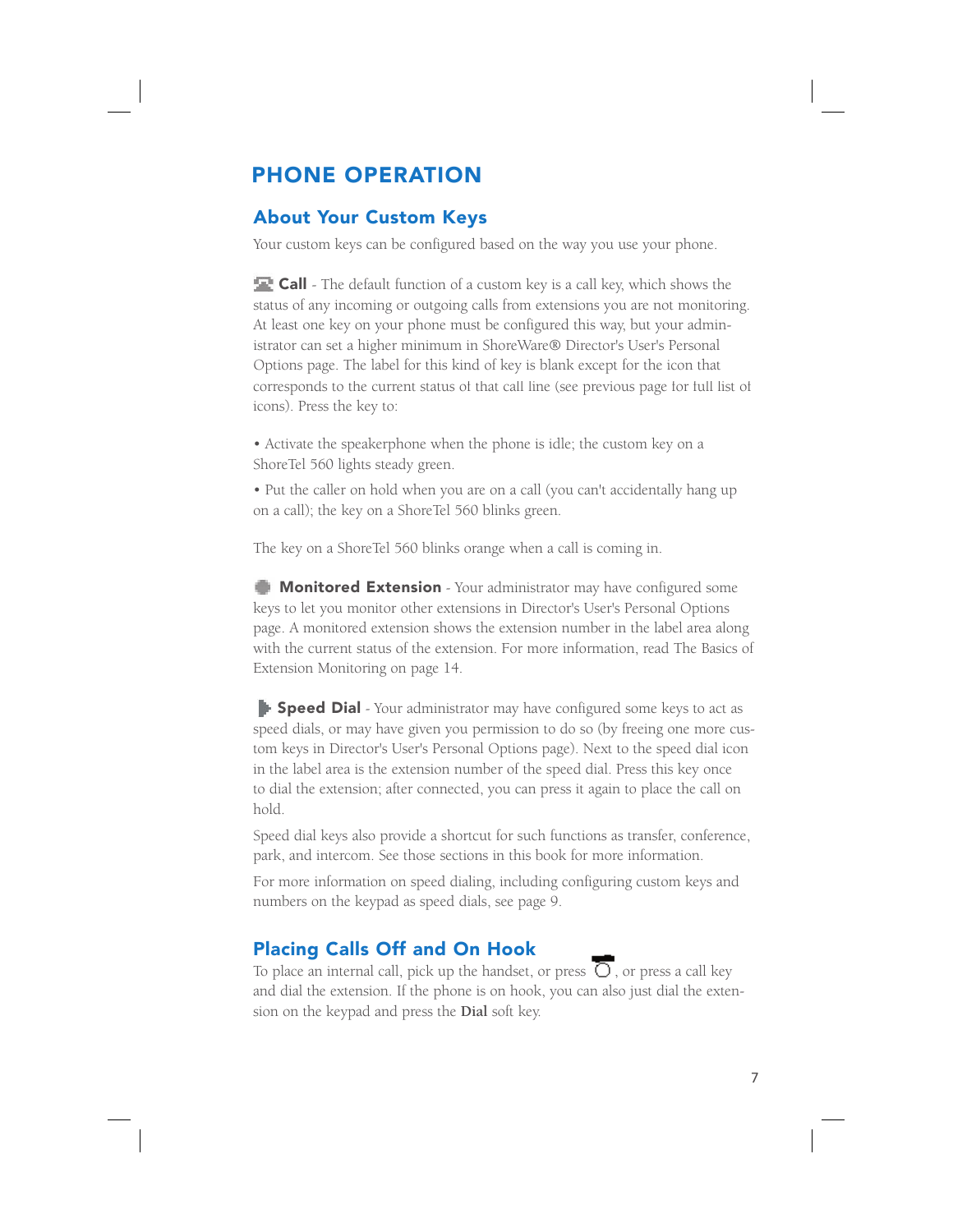### PHONE OPERATION

To place an external call, dial the trunk access code, then the phone number.

If you have a monitored extension or a speed dial configured, you can also press that custom key to dial the corresponding phone number.

The call is now displayed next to the first available call key, and on the ShoreTel 560, the key is lit green. If you dialed on hook, you'll also see displayed the number of calls that are on the recipient's phone, and if his or her phone is in Do Not Disturb mode (indicated by "DND").

To end a call, hang up the handset, or press  $\overline{O}$  or  $\overline{O}$ , or press the **HangUp** soft key.

### Using the Speakerphone or a Headset

You can interact with calls hands free by using a headset or the speakerphone.

• To use a headset, plug the headset into the headset jack on the side of the phone, then press  $\overline{O}$ . The LED in the button lights green. To return to handset mode, press  $\overline{\bigcap}$  again.

• To use the speakerphone, press  $\overline{O}$ . The LED in the button lights green. You can also initiate speakerphone mode by pressing the numbers on the keypad when you are not engaged in a call. To return to handset mode, press  $\overline{O}$  again.

If you know you will only use a speakerphone, hands-free mode makes operation smoothest by eliminating the internal dial tone when the handset is off hook. To enable hands-free mode:

- 1 Press **Details**
- 2 Enter your password, then press the **OK** soft key.
- 3 Press  $\triangle$  and  $\blacktriangledown$  on the scroll button next to the display to scroll until the Hands Free option is selected.
- 4 Press the **Edit** soft key.

.

- 5 Use the scroll button to select Enable Hands Free, then press the **OK** soft key.
- 6 Press the **Done** soft key.
- **7** Press either  $\overline{O}$  or  $\overline{O}$  so you can place and receive calls without having to press either of these buttons first.

You can also enable hands-free mode from Personal Call Manager or ShoreWare Web Access.